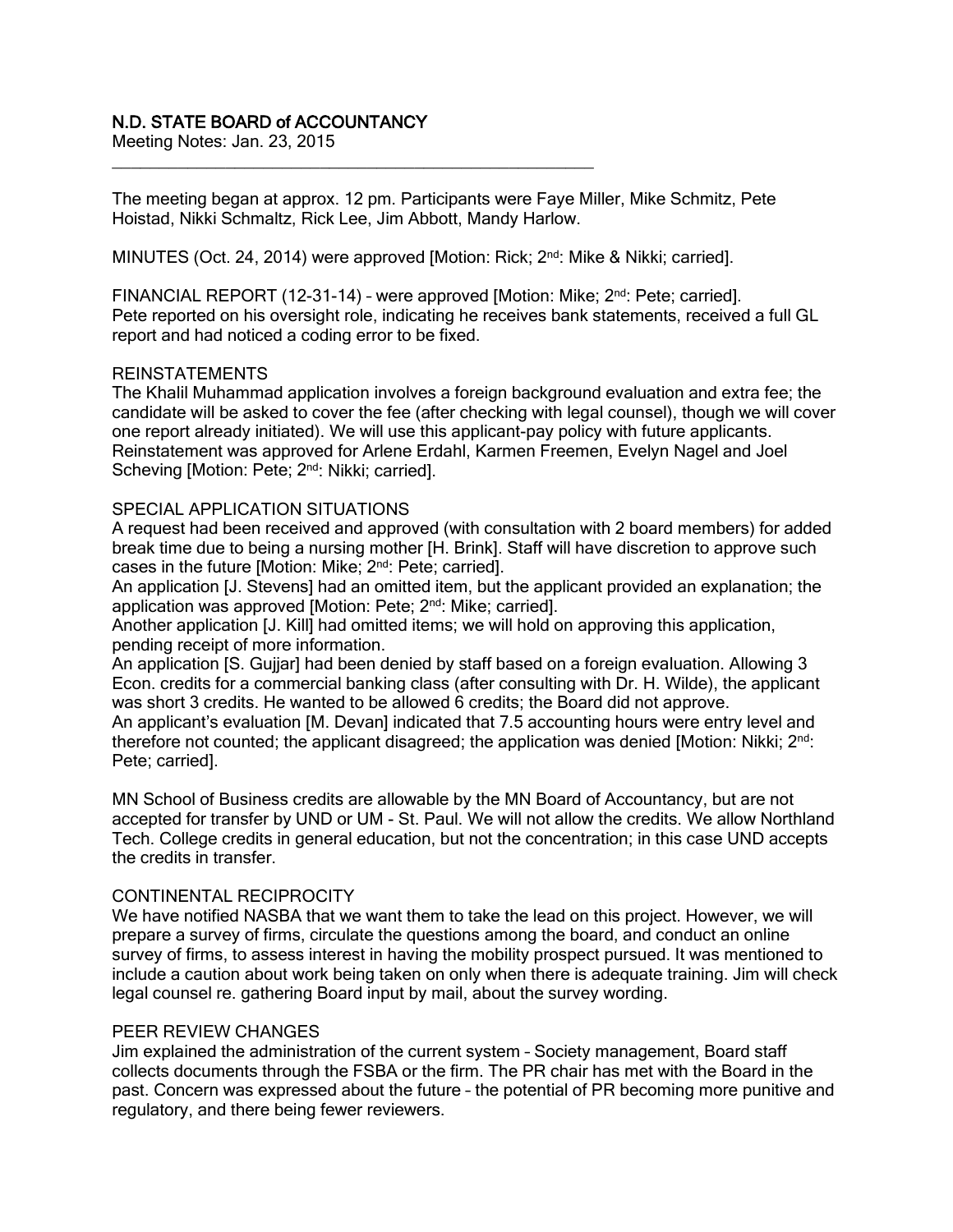NEXT MEETING: April 24, at noon, in GF.

**COMPLAINTS** 

2014-4. We will await the results of an inquiry in process through another agency.

2014-5. This case was considered to not be outside the purview of the Board.

2013-8. The complainant will be asked to supply documentation of his 3 claims, which will be circulated to the Board. He will be offered time during the 4/24 meeting, and will be asked about the outcome he is seeking (if financial, the Board does not have such authority).

2014-2. The accountant's certificate has been revoked.

2014-3. The website now includes disclaimers, and the "CPA Solutions" name is not included. 2014-1. The website now includes a disclaimer; they indicate intent to use one in future advertising.

2014-6. The individual has obtained ND licensure.

2014-7. The individual has signed indicating intent to not provide services until licensed in ND or MN. We will notify the MN Board.

Jim reported that he had directed a party writing about California firms to the CA board. He reported also on lists received from NASBA (PTIN holders claiming to be CPAs, and EBP audits of ND clients], and the related staff work.

2014-8. We will write to the individual, indicating we saw them associated with "CPA", inquire about services he is providing, and recommend adding the term "former" to the term "CPA" in his online bio.

## LEGISLATION

Jim commented on his legislation review for the Society, which also identifies bills that relate to the Board. He will check with NASBA about related service they provide.

### DOCUMENTS AVAILABLE

Jim commented on the PCAOB materials available for review, including 4 not listed in the agenda.

ADJOURNED at 2:10 pm.

 $\overline{\phantom{a}}$ 

**Secretary** 

 $\_$ 

Date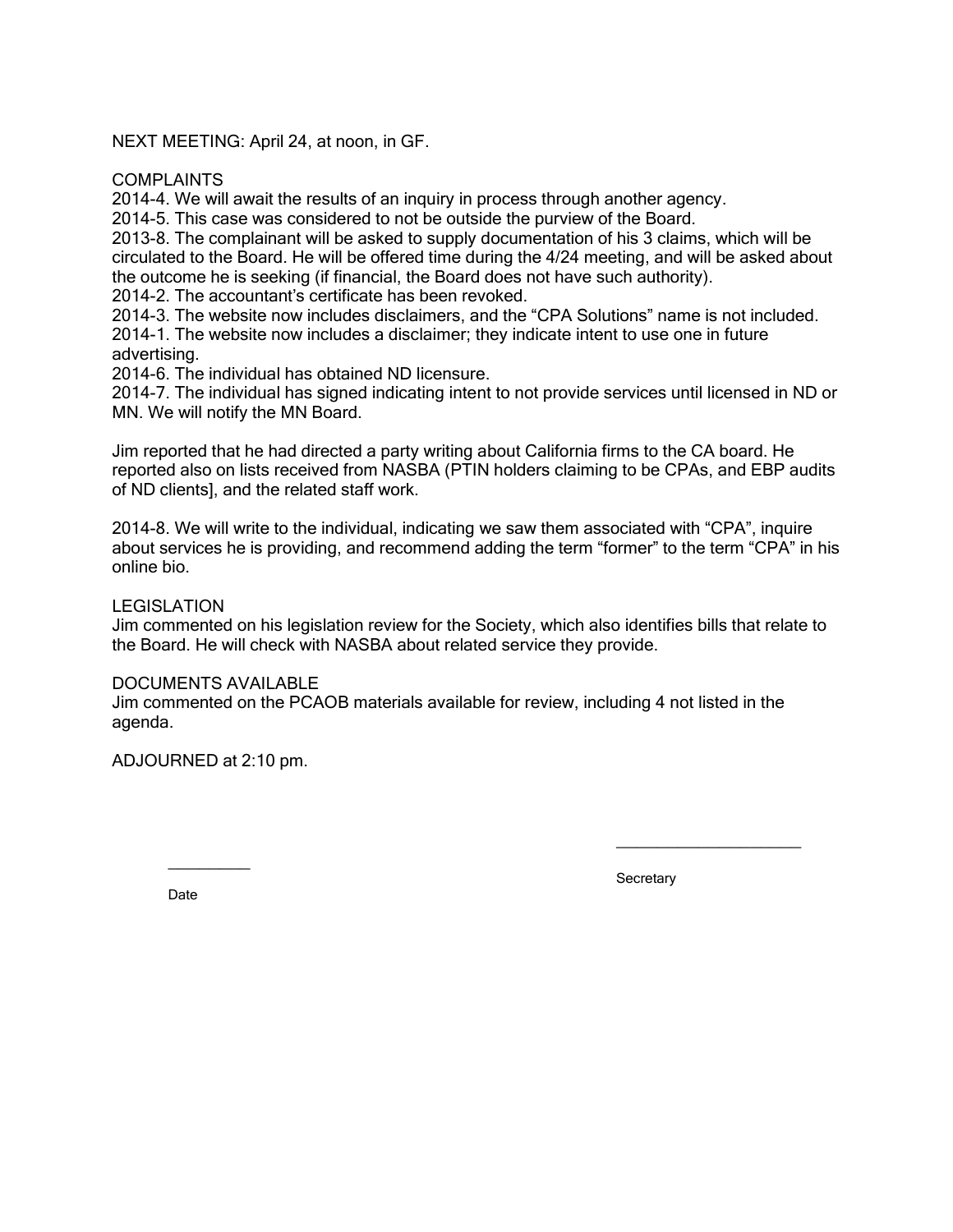North Dakota State Board of Accountancy Meeting Notes: 4-24-15

 $\overline{\phantom{a}}$  , where  $\overline{\phantom{a}}$  , where  $\overline{\phantom{a}}$  ,  $\overline{\phantom{a}}$  ,  $\overline{\phantom{a}}$  ,  $\overline{\phantom{a}}$  ,  $\overline{\phantom{a}}$  ,  $\overline{\phantom{a}}$  ,  $\overline{\phantom{a}}$  ,  $\overline{\phantom{a}}$  ,  $\overline{\phantom{a}}$  ,  $\overline{\phantom{a}}$  ,  $\overline{\phantom{a}}$  ,  $\overline{\phantom{a}}$  ,  $\overline{\phantom{a}}$  ,

The meeting began at 11:58 am. Participants: Faye Miller, Pete Hoistad, Nikki Schmaltz, Mandy Harlow, Jim Abbott, by phone: Rick Lee, Mike Schmitz.

MINUTES (1-23-15). Approved [motion: Nikki; 2nd: Pete; carried].

FINANCIAL REPORT (1/1/15 – 3-31-15; checks 15061 - 15136). Jim will check that a replacement bonus check was handled properly. Mike moved approval; 2<sup>nd</sup>: Nikki; carried.

2013-8. Discussion re. handling of the upcoming visit; time will be limited, unless new information is provided.

#### REINSTATEMENTS.

All reinstatement applications were approved (Khalil Muhammad, DeeAnn Thompson, Kenneth Viall, Eric Fugleberg, Michael DeWall, Anwar Aziz) [Motion: Pete; 2<sup>nd</sup>: Mike; carried].

#### SPECIAL APPLICATIONS.

The Justin Kill application was approved [motion: Peter; 2<sup>nd</sup>: Nikki; carried]. Omar Graham had requested a class be counted in the accounting concentration; the Board did not grant the exception.

Attorney Jack McDonald joined the meeting and was briefed.

2013-8. The complainant joined the call, and was invited to share non-litigated issues, and the desired outcome. Three concerns were cited and discussed: fraudulent invoices, false claims about ownership, and dissipating company reserves in use as loan collateral. Rick left the call during this segment of the meeting. Faye indicated the board understands the harm, and does not take CPA error lightly, and will address the matter. The complainant left the meeting.

Jack stated that nothing had been raised that wasn't part of the trial to some extent. Why some things were not addressed is a legal issue, and both parties had good legal counsel. An appeal was the opportunity to bring up other issues. Other comments among the group included: the transactions at issue are not obvious fraud; in private business things aren't always well documented; the parties could have had differing understanding about what "5%: meant, and when it became obvious, future filings were changed.

No further action will be taken against the CPA [motion: Mike;  $2<sup>nd</sup>$ : Nikki; carried]. Jack will issue a letter to the complainant; Jim will send meeting minutes to Jack this weekend.

### MOBILITY

Jim reviewed the mobility survey results. A law change seems necessary, in order to implement international mobility. The definition of "state" could be broadened to other countries, and the recognition process could be made more locally-controlled. Jim will add these matters to the agenda file, for consideration in Spring 2016.

Removing the IQEX requirement would facilitate reciprocity, but this will not be pursued.

### COMPENSATION TEAM

Faye and Mike will serve on the Joint Compensation Committee. The group discussed the process.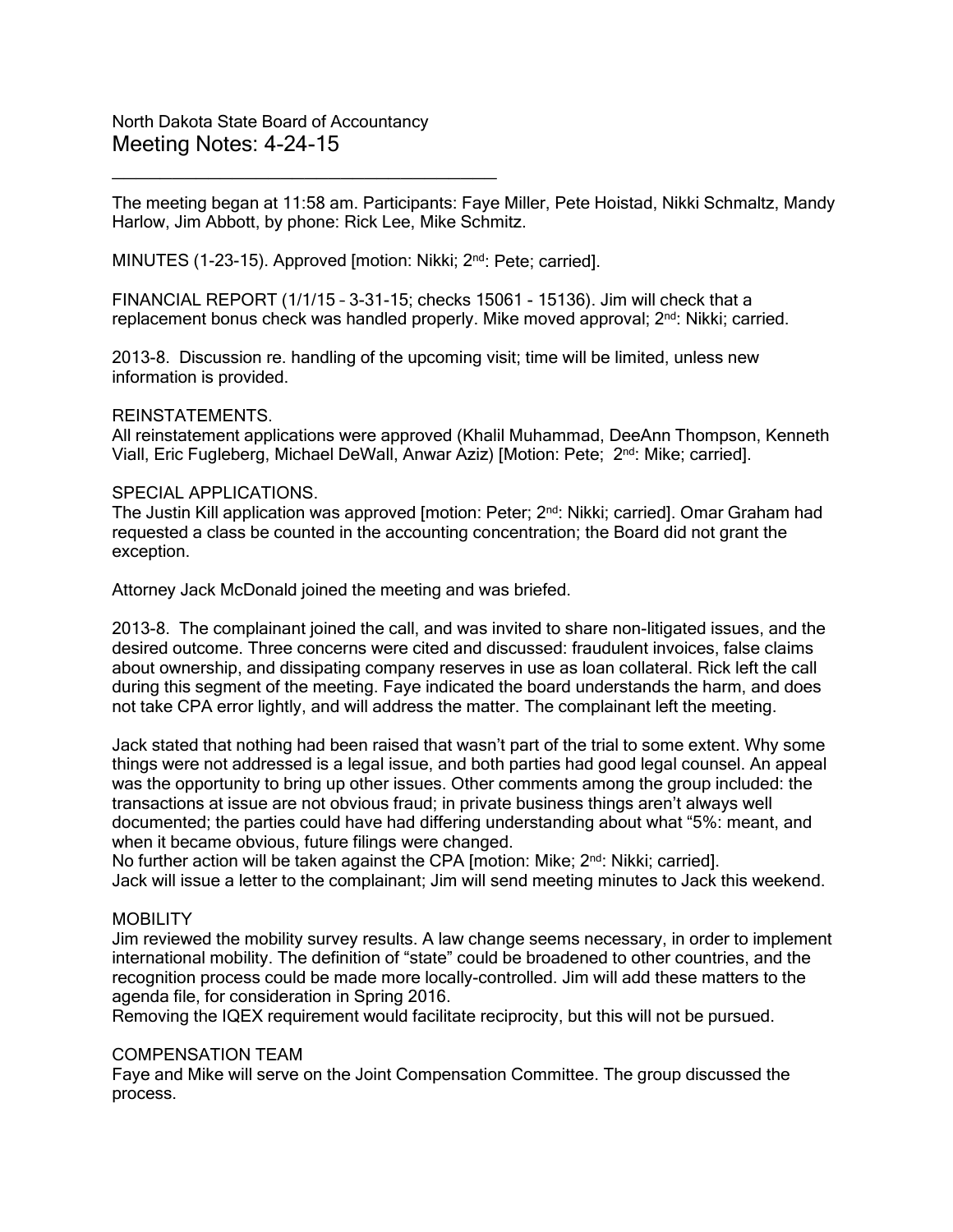The Board will discuss the issues in advance of the joint meeting, without staff present.

NOMINATIONS

Group discussed the makeup of the Board..We want the tax, audit and accounting disciplines covered among the Board, as well as the non-public sector, and we would want to avoid concentration in a single firm.

We will share input with the Nominations group, in connection with the joint meeting.

NASBA U. Mandy reviewed the meeting, and mentioned using just two international education evaluators -- FACS and NASBA [approved on motion by Pete; 2<sup>nd</sup>: Mike 2<sup>nd</sup>; carried]. This will be effective for initial applications received after June 1.

Jim will include the Application Audit report in the next board meeting packet.

### EDUCATION CHANGES

Jim reviewed proposed changes that would simplify the educational interpretations in use. The issue was deferred to the next meeting. Further work will be done, such as learning how other states address the matter, and considering the "rubric-only" and a "rubric + title" approach.

Faye indicated she had submitted her name for a NASBA at-large board role.

NEXT MEETING: May 22, 10 am by phone.

The joint meeting team will then have authority to make commitments on behalf of the board. SUBSEQUENT MEETING: July 22, 12 pm, in Grand Forks.

## COMPLAINTS

The group discussed the question of board responsibility when aware of an issue of concern. An affected party may submit an anonymous complaint, and there is one currently in process. No concerns or questions were raised with the files closed by staff, or those that remain open.

### UNUSED CANDIDATE FEES

Jim notified the board that unused exam fees could be requested paid to the board. We will ask for these funds going forward, and the last 2 years, and also inquire about how far back those fees could be refunded.

ADJOURNED: 3:12 pm.

 $\overline{\phantom{a}}$ 

**Secretary** 

 $\_$ 

Date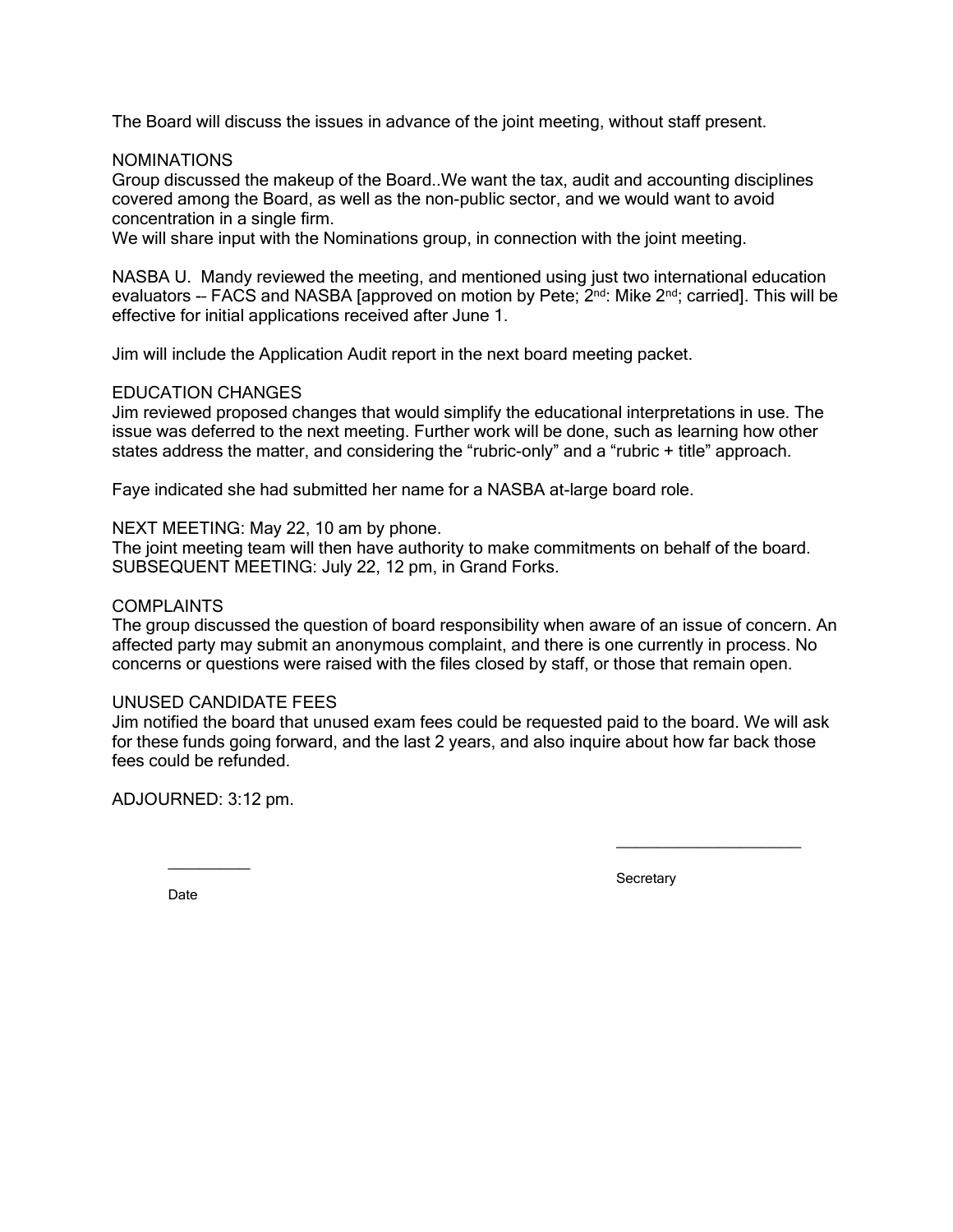\_\_\_\_\_\_\_\_\_\_\_\_\_\_\_\_\_\_\_\_\_\_\_\_\_\_\_\_\_\_\_\_\_\_\_\_

Participants: Faye Miller, Peter Hoistad, Nikki Schmaltz, Rick Lee, Jim Abbott

### **COMPENSATION**

Jim shared his approach to determining proposed compensation for the staff, and also provided information about the benefits program. He left the meeting at about 10:20. The board meeting continued, and those members on the call concurred with Jim's proposals for staff compensation with the exceptions of the following: C. Holte - the revised opportunity for a potential mid-year adjustment =  $5\%$ ; M. Harlow - the revised increase at July 1 =  $3\%$ . This is due to additional duties that have been taken on due to the supervision of C. Holte, and additional knowledge in her position. The Board also discussed Jim's compensation.

The board members reiterated that it is of utmost importance to the State Board to protect the public interest and ensure that people entering the profession and practicing are qualified. For this reason, we request that Mandy continues to be involved in the assessment of the applications and continuing education.

 $\overline{\phantom{a}}$ 

**Secretary** 

 $\_$ 

Date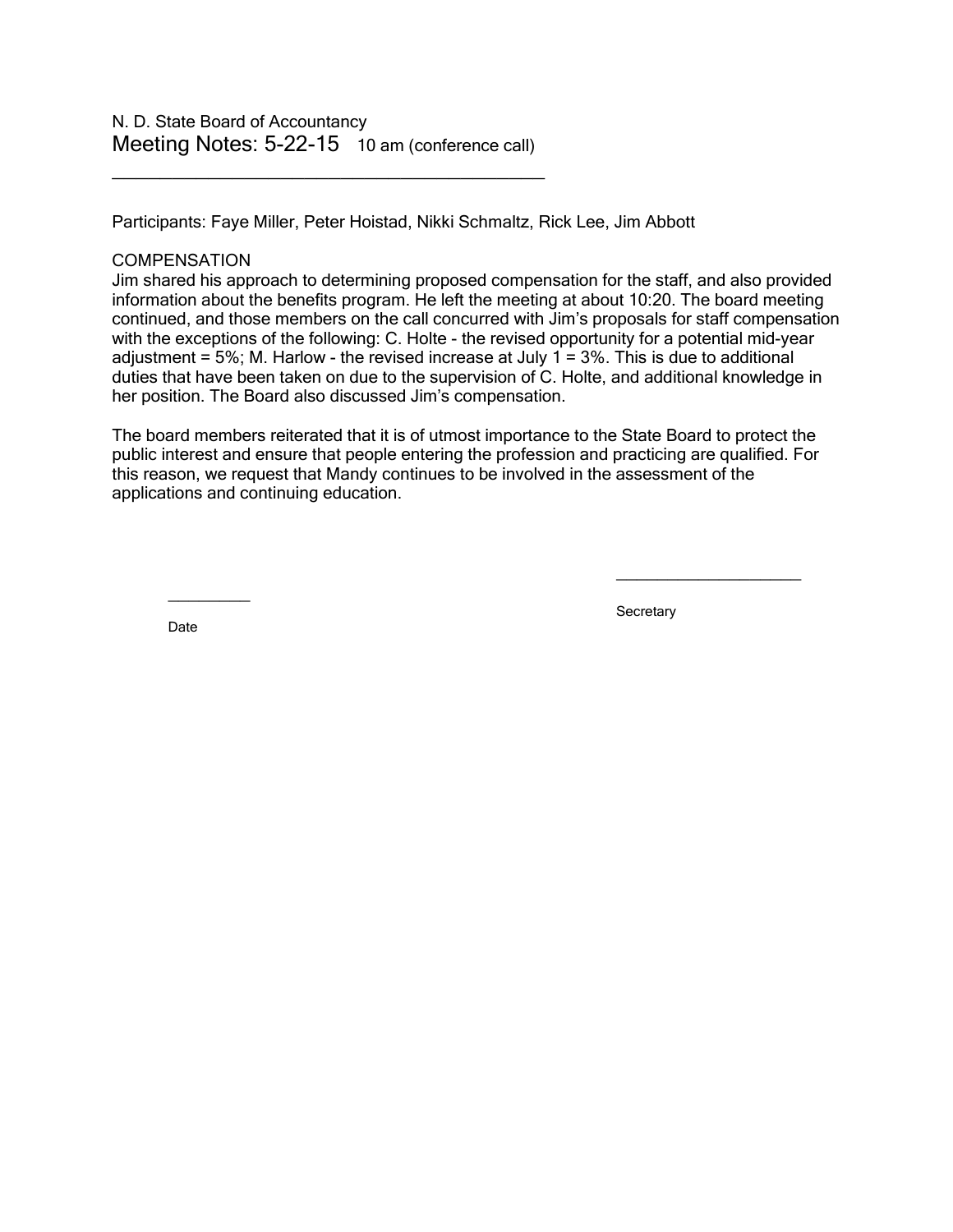North Dakota State Board of Accountancy Meeting Minutes: 7-22-15 12 pm

\_\_\_\_\_\_\_\_\_\_\_\_\_\_\_\_\_\_\_\_\_\_\_\_\_\_\_\_\_\_\_\_\_\_\_

The meeting began at 11:41 am. Present were: Faye Miller, Mike Schmitz, Nikki Schmaltz, Rick Lee, Pete Hoistad, Jim Abbott and Mandy Harlow

OFFICERS. Faye was selected as president [Motion: Pete;  $2<sup>nd</sup>$ : Rick; a subsequent motion for a unanimous ballot made by Pete; 2<sup>nd</sup> by Mike and carried]. Pete was selected as Secretary [Motion: Nikki; 2<sup>nd</sup> Rick; carried].

FINANCIALS. Some meeting expenses will be coded as payable. Jim will check and notify the group about a \$280 rent entry. The financials were accepted, pending audit adjustments [Motion: Mike; 2<sup>nd</sup>: Pete; carried].

FOREIGN EVALUATION. Joshua Haastrup met with the group during this section. He hadn't filed an application form by the June 1 (when two agencies are now acceptable for foreign evaluations), but he had started the process. He was granted an exception specific to his situation [Motion: Pete; 2<sup>nd</sup>: Rick; carried].

SECRETARY OVERSIGHT. Pete reported having examined the GL, and sending questions to Jim.

ASSET POLICY. Jim will bring to the group a policy for asset capitalization, if there is not one on hand.

AUDITOR SELECTION. Overmoe Nelson was approved as the Board auditor [Motion: Pete; 2<sup>nd</sup>: Mike; carried].

UNUSED EXAM FEES. Unused fees will be requested from NASBA, as soon as possible; it will be policy to not refund any examination fees [Motion: Pete; 2<sup>nd</sup>: Mike' carried]. The impact for the Board budget will be more meaningful than that of NASBA. Peter will sign the related letter.

FOREIGN EVALUATIONS. 5 requests (to allow a foreign education evaluation from a nonapproved vendor) were denied (Donglan Qui, Xingrong Hao, Qin Wen, Na Lin, Jayashree Venkatachalapathy); there were no applications on hand [Motion: Nikki; 2<sup>nd</sup>: Pete; carried]. A request from Suchandra Goswami to accept additional business credits was denied [Motion: Nikki;  $2<sup>nd</sup>$ : Pete; carried]. A request from AI Ismail for an Exam waiver was denied [Motion: Pete; 2nd: Rick; carried].

CPE FORM AUDIT. Forms will be selected randomly, later in the year, and sent to the Board for review.

MINUTES (April 24 and May 22). Approved [Motion: Rick; 2<sup>nd</sup> Nikki; carried].

#### APPLICATION AUDIT

Pete commented on his applications review. There was one case where the scanned file lacked a form ????

NDCPAS PEER REVIEW. Mary Jo reported on the Society's peer review administration. There was one ND firm that didn't report all of their work areas; they underwent a new review.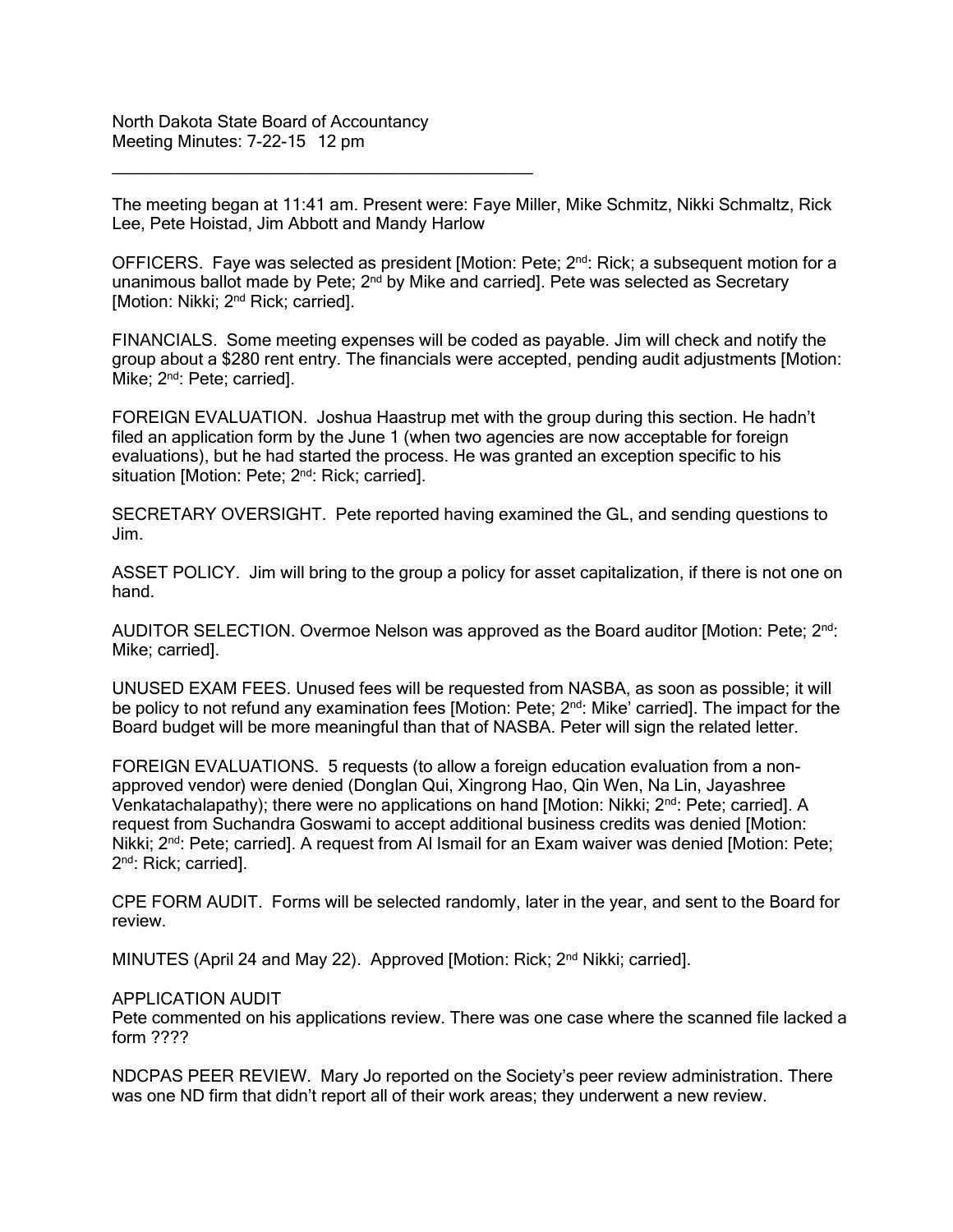Mandy had prepared a report on 2015 firms. There was discussion about how to deal with firms with non-pass reviews. A list of non-pass firms will be prepared for the next meeting; for those with failed reviews, more immediate information will be obtained. There was sentiment that there should be a stronger impact when a firm fails peer review. Perhaps verification should be obtained to ensure a firm has actually discontinued those areas of work it had committed to.

EDUCATION CHANGES. Various changes were made in how concentration credits are evaluated. We will obtain guidance on whether an SSN / resident alien card / ITIN requirement could be enacted. We will also seek information on the experiences of other states making such changes.

### CPE CHANGES

The Society plans to examine CPE rules in light of national changes; an official delegate was not appointed.

INTERNATIONAL MOBILITY. No further action will be taken. NASBA can take the lead.

We will ask that NASBA not send its diversification letter to the Governor, as it is not considered necessary.

NEXT MEETING: Nov. 6; 12 pm.

EXPERIENCE. The group discussed the requirements of law and rule. This subject will be filed as a potential future rule change area. There was sentiment that the full 2000 hours involve actual accounting & similar work, rather than the "majority".

PUBLIC MEMBERS. Nikki raised the question of having public representation on the Board. In Kansas, the Board has 5 CPAs and 2 public members, who must be involved in the financial arena, connected to the profession. There was some disagreement about whether this is a good idea.

### COMPLAINTS

No action will be taken with case 2014-4 at this point.

Pete reported on 2015-3. The firm responded to our inquiry. The Native-owned issue is probably outside our purview. A CPA does own the majority of the firm. The firm has a minority owner who joined in Jan. 2014, who did some internal auditing work, but was employed by the Tribe, who made him available for consulting with the Districts; but districts and the tribe are separate entities. The audits involved would have had overlapping time frames, but different entities. The CPA firm has not issued financial reports; but has issued forensic-type reports about problematic activities. Pete judged that we have no evidence the firm acted inappropriately; though additional care is needed in some areas. The case will be closed [Motion: Rick;  $2<sup>nd</sup>$ : Nikki; carried]. Another matter was addressed (2014-9), and the party has applied for a firm permit, and reciprocal certificate. The issue won't be returned to the Board.

EVALUATION. Mandy and Jim left the meeting; Jim returned later, and the group shared performance comments with Jim, indicating they are very satisfied with his work. Though salary won't change, the health costs have risen, which represents a comp. increase. Jim invited the group to share any desired changes.

He will prepare a draft of goals for the next year.

ADJOURNED at 3:59 pm.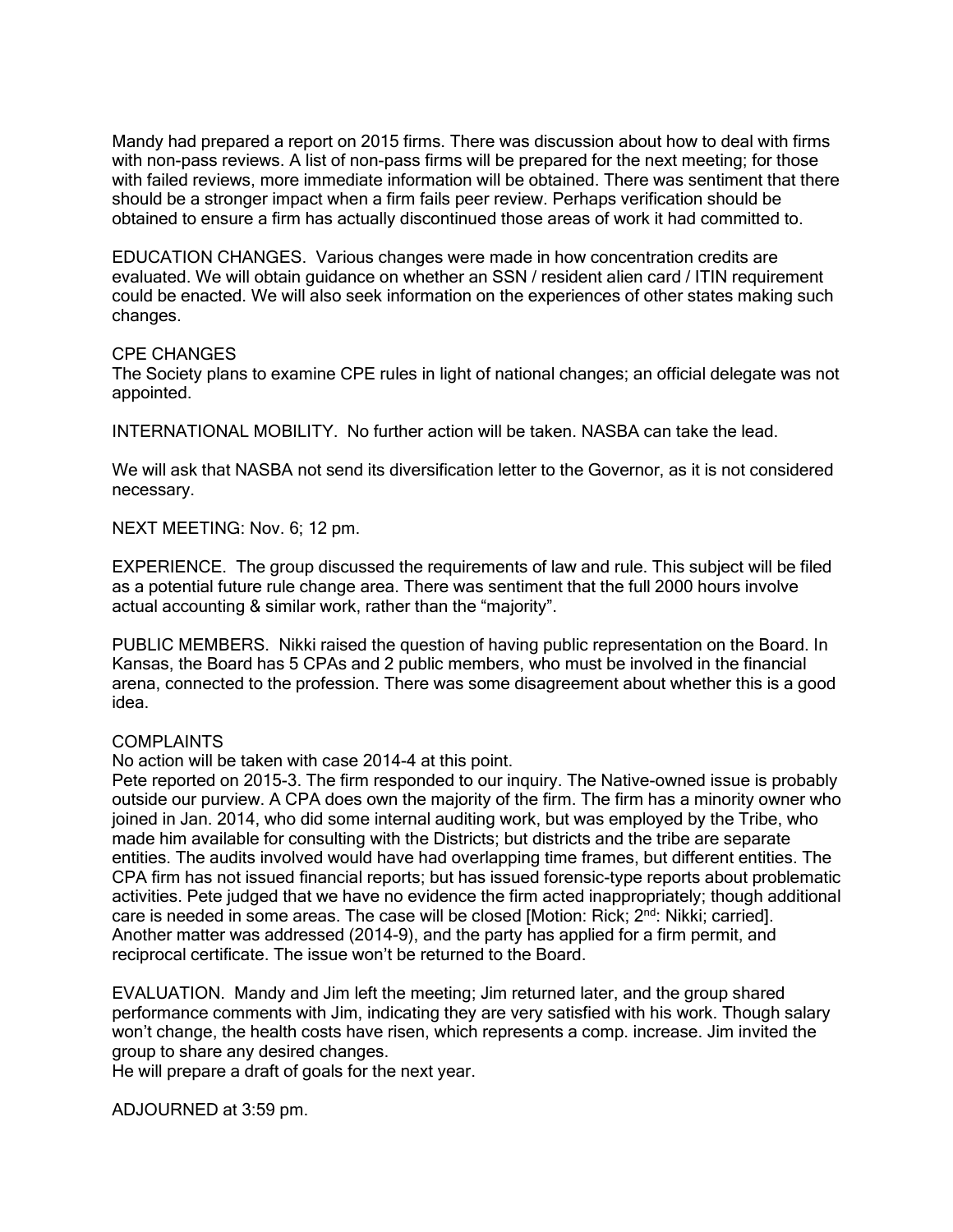**Secretary** 

 $\_$ 

Date

 $\overline{\phantom{a}}$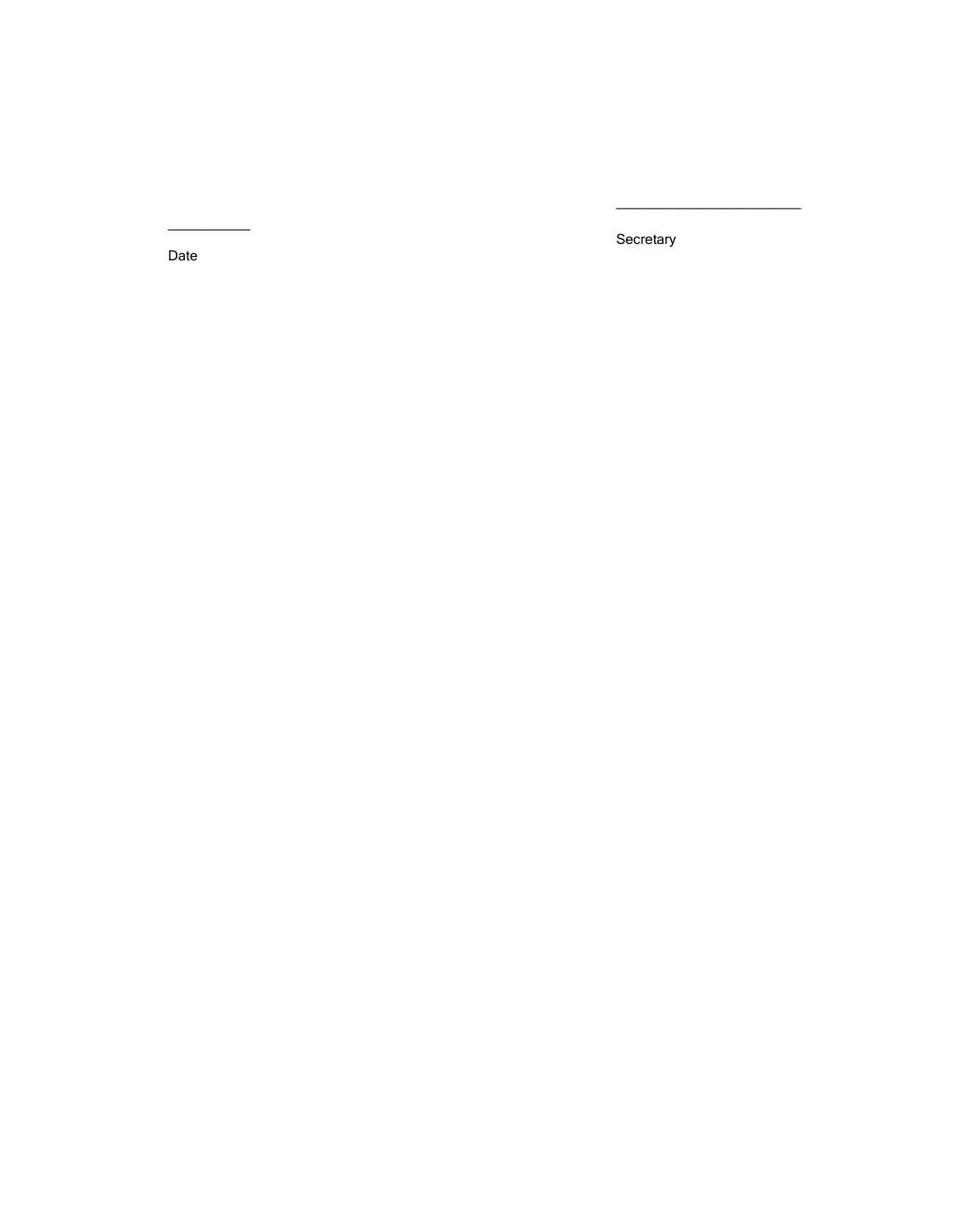Start time: 10:47. Participants: Nikki Schmaltz, Rick Lee, Pete Hoistad, Faye Miller, Mandy Harlow, Jim Abbott

MINUTES (7-22-15). Approved (Motion: Peter; 2<sup>nd</sup>: Rick; carried).

\_\_\_\_\_\_\_\_\_\_\_\_\_\_\_\_\_\_\_\_\_\_\_\_\_\_\_\_\_\_\_\_\_\_\_\_\_\_\_\_\_\_\_\_\_

FINANCIAL. Jim will check whether Board funds can be invested in other vehicles, such as a Bank of ND fund. July to September expenses were approved (Motion: Peter; 2<sup>nd</sup>: Nikki; carried).

The June 30, 2015 audit report was approved (Motion: Nikki; 2<sup>nd</sup>: Rick; carried). A capitalization policy was approved (expensing expenses under \$500 (Motion: Rick; 2<sup>nd</sup>: Nikki; carried).

VACATION POLICY. Faye will visit with Society leadership about adding another vacation step.

RESIDENCE. Legal council is negative about trying to obtain a residence requirement, and Jim recommended it not be pursued. The board's issue is requiring residence for licensure, not for writing the CPA exam. Jim mentioned that the interpretations file is up to date. He will visit with NASBA about foreign applicant licensing and ability to protect the public.

EXPERIENCE VERIFICATION. Beginning April 1, 2016, experience is to be verified by a CPA (or an accountant holding one of the IQAB-recognized credentials). Verification could be from a CPA who investigates and certifies the work. Changes were suggested in the experience form: bold type to emphasize the required work areas, adding a perjury reference, and including the credentials that qualify as verifiers.

RETIRED STATUS. "No longer employed" is not considered to limit volunteer work, only paid work. The term "may not practice" will be construed as not providing work involving A & A skill, etc., as the law's definition of practice indicates.

CGMA. A disclaimer will be expected of non-CPAs who use the CGMA title in a public venue.

FINES. Jim reported on his inquiry of legal counsel. The Board has fining authority up to \$1000; legal counsel suggested that fines be in the \$250 - \$500 area. There is interest in increasing the current fine authority.

### REINSTATEMENTS / SPECIAL SITUATIONS

1. Reinstatement was approved for Kjersten Larson, Cheryl Hagen, Steven Roth, Paul Maddock, Yan Chen, Sophia Ali [Motion: Nikki; 2<sup>nd</sup>: Pete; carried].

2. Exam credit (REG) was extended 1 year, for Aurelia Schreiner, due to a health matter [Motion: Pete; 2<sup>nd</sup>: Rick; carried].

3. Four classes with a non-accounting rubric were approved, for Mohamed Aalen [Motion: Pete; 2<sup>nd</sup>: Nikki; carried] and Amit Jain [Motion: Pete, 2<sup>nd</sup>: Rick; carried].

4. Cliff Huebner had applied to write, but was disallowed [Motion: Pete, 2<sup>nd</sup>: Rick; carried]. Legal counsel is to prepare a letter for the president to sign.